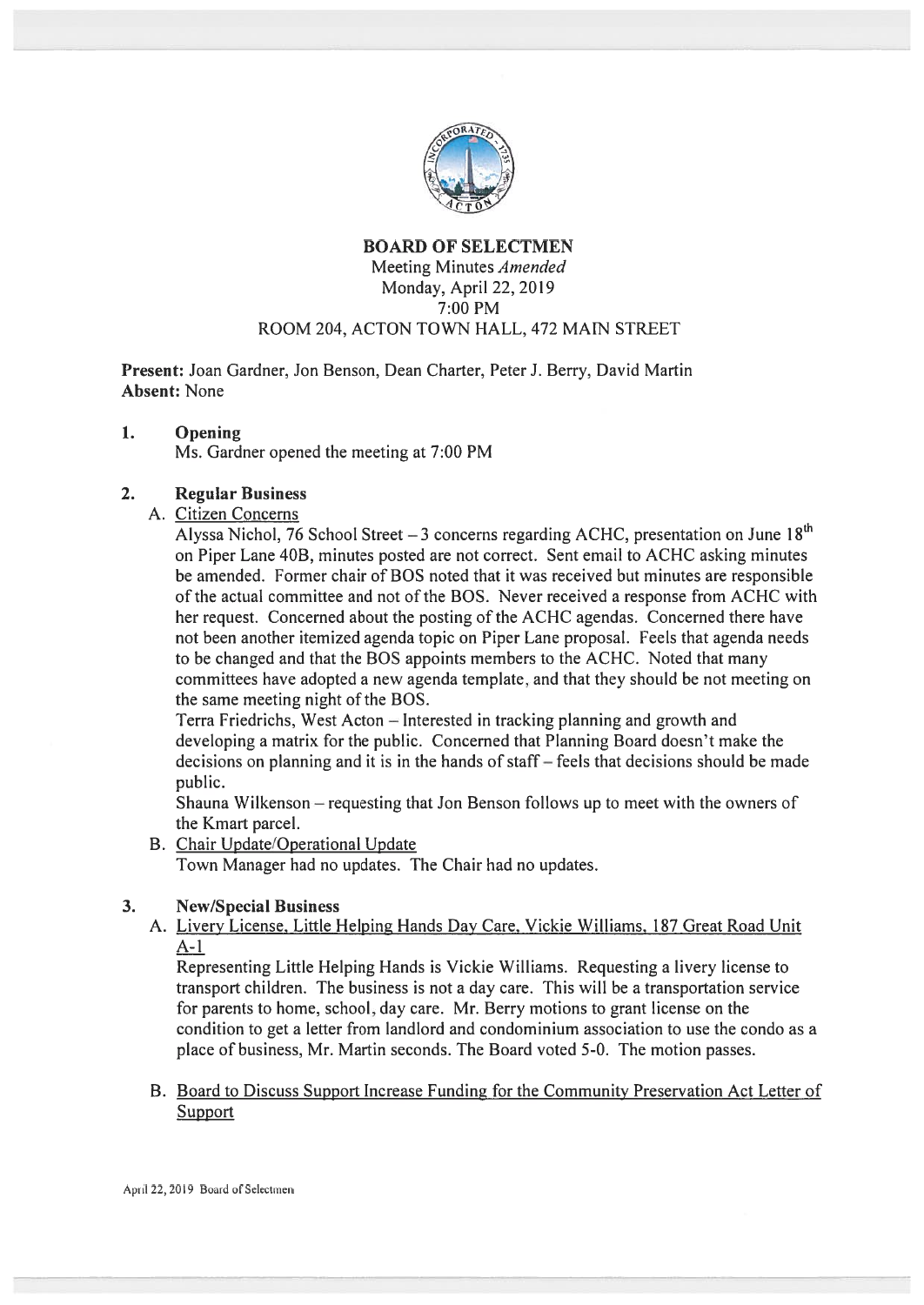

Mr. Berry stated he was in favor for the increase in funding. Mr. Berry explained the process in getting an increase in funding. Mr. Berry motions to approve the letter and draft <sup>a</sup> separate letter along the lines of the Community Preservation Coalition and the ways and means budget, Mr. Charter seconds. The Board voted 5-0. The motion passes.

### C. Update on Sewer Project

Paul Campbell updated the sewer project in West Acton. Town Meeting approved the funding for the survey and preliminary design. Acton Water District is going to split the cost of the survey. Mr. Martin mentioned that the West Acton Sewer Action Advisory Committee voted unanimously to suppor<sup>t</sup> it. Mr. Martin moves (on behalf of the Sewer Commissioners) to suppor<sup>t</sup> the survey, Mr. Benson seconds. The Board voted 5-0. The motion passes.

### 4. Consent Items

Mr. Benson held item 14 (Committee Appointment, Danny Factor, Planning Board). Ms. Gardner motions to approve consent items 6-13, 15-16. Mr. Benson seconds. The Board voted 5-0. The motion passes.

Ms. Gardner stated that as the liaison of the Planning Board, she will not recommend the appointment. Mr. Benson commented that the Planning Board is an adjudicatory body not an advocacy board and an appointee needs to come to bodies like the Planning Board with no agenda and an open mind. Mr. Benson expressed his concerns that Mr. Factor's recent Town Meeting comments in support of four non-binding anti-growth articles that he would politicize Planning Board discussions of zoning changes and other policies as reasons for not recommending Mr. Factor's appointment. Mr. Charter commented on Mr. factor 's opposition regarding the Kellev 's Corner project and that his views were not congruent with the Board of Selectmen and 89% of the voters at the 2019 Town Meeting as reasons for not recommending the appointment.

Mr. Factor made a statement in front of the Board regarding his experience as a member of the Commission on Disabilities for 9 years and service as the COD liaison to the Acton Housing Authority; believes in treating all people with dignity and respect; identified to the Board the numerous diverse emails that were sent to the Board supporting his appointment adding that his appointment would increase diversity on the Planning Board as he is an apartment renter; that advancing minority opinions is a healthy part of the town government process; understands that the Planning Board is not and advocacy board and that it plays an adjudicatory role; and feels that as an attorney he would bring expertise regarding zoning bylaws

Mr. Martin asked several questions to Mr. Factor *regarding what Mr. Factor would bring* to the Board and concluded that having diversity on the Board and collaboration is important and would recommend Mr. Factor 's appointment to the Planning Board. In response to <sup>a</sup> question from Mr. Berry as to why she opposes Mr. Factor's appointment, Ms. Gardner noted she serves as liaison to the COD (Commission on Disabilities on